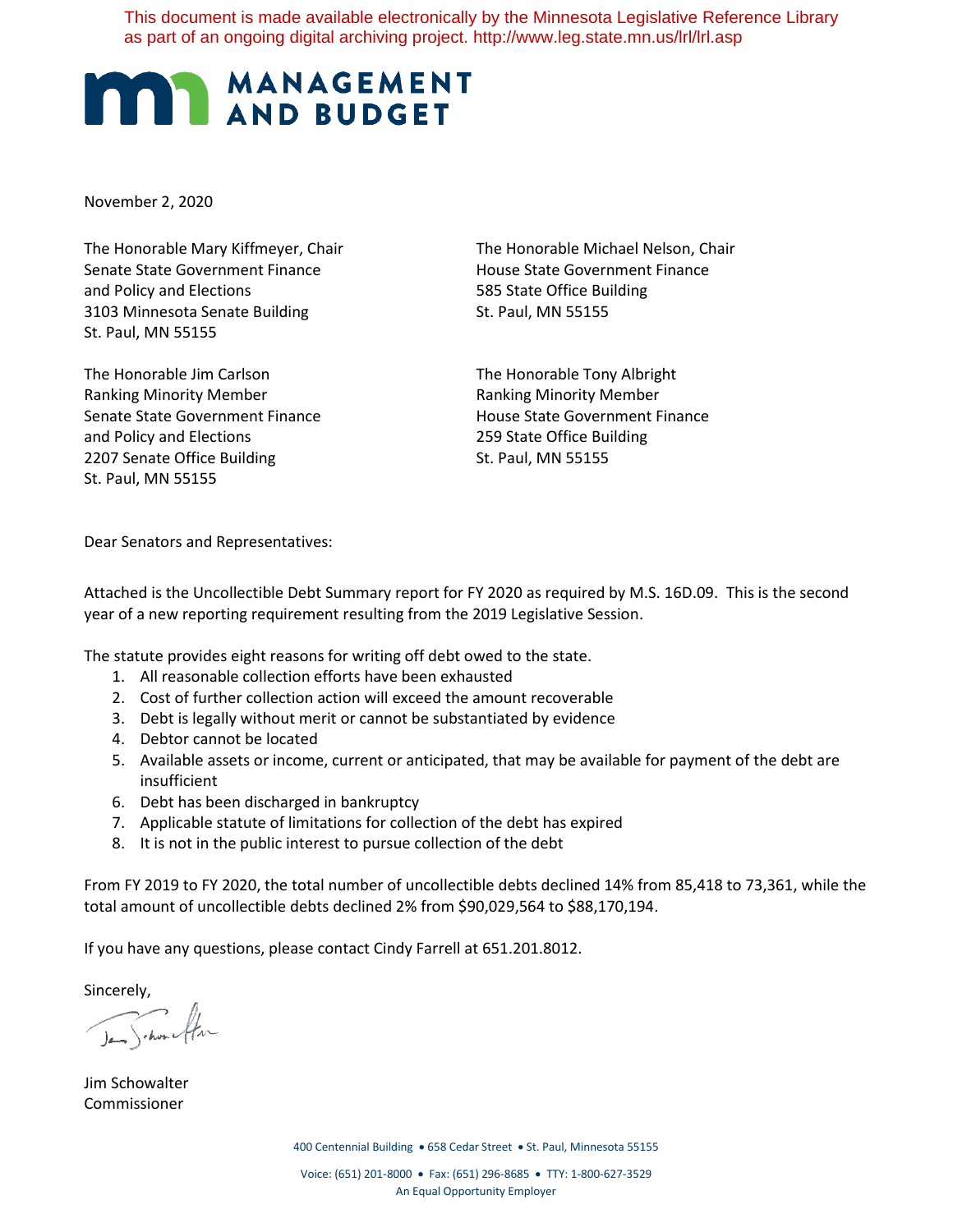cc: Eric Nauman, Senate Counsel, Research and Fiscal Analysis Bill Marx, House Fiscal Analysis Andrew Erickson, Senate Counsel, Research and Fiscal Analysis Helen Roberts, House Fiscal Analysis